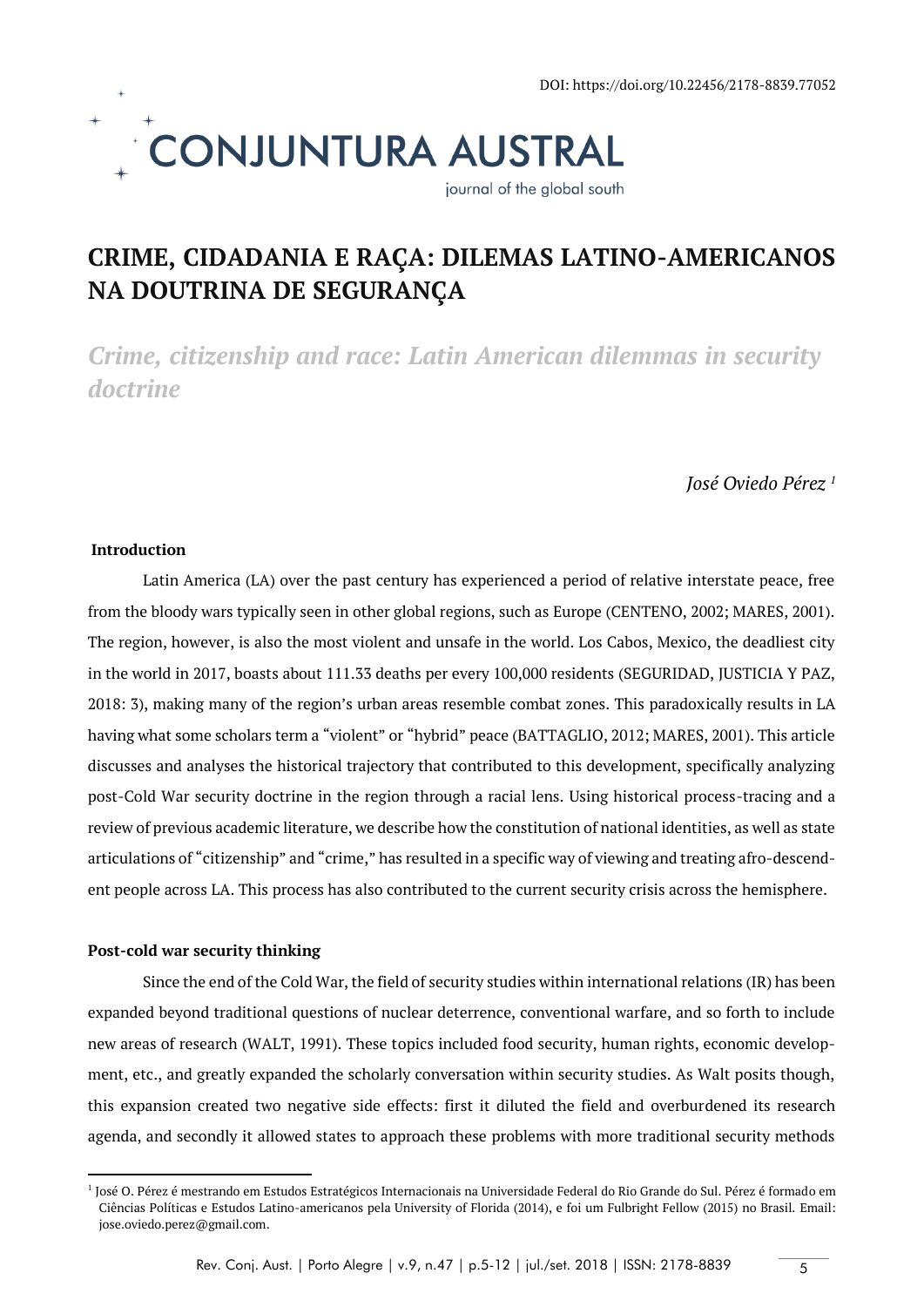# CONJUNTURA AUSTRAL

(WALT, 1991). On the surface this might not appear problematic, but as we see across LA, when street crime, education, and so forth are securitized, the state is able to escalate these issues by employing conventional military solutions. Moreover, states can approach security problems differently than social welfare issues since these require less public debate, citizen input, and can be conducted with secrecy or unilateral decisionmaking (BUZAN; WEAVER; DE WILDE, 1998; TICKNER, 2016). This securitization of non-traditional issues contributed to the current escalation of crime and homicide rates that we see throughout the region.

Almost concurrently with this phenomenon, the third wave of democratization in LA allowed many of the region's nascent democracies to redefine their security strategies. The National Security Doctrine (NSD) of the previous authoritarian regimes mainly focused on anti-terrorism and the pursuit of leftist political dissidents, which resulted in Operation Condor and the murder of thousands during the Cold War (TICKNER, 2016; MCSHERRY, 2005). The transition towards democracy that began in the 1980s allowed the new regimes to reorient security towards what some scholars have called "Democratic Security" which focused on civilian control of the armed forces, reducing mutual distrust between neighbors, and consolidating democratic institutions (TICKNER, 2016). This view of security in many ways aimed to securitize the state more than individuals and protect it specifically from military coups.

Other scholars, such as Daniel Goldstein, have framed the post-authoritarian regime security doctrines as "Citizen Security" or one that, "focuses almost exclusively on threats posed by criminality; it demonizes criminals, authorizes state and popular violence, and undermines citizens' basic rights in exchange for a promised security (GOLDSTEIN, 2016: 139)." Although more focused on crime and the current internal security dilemmas facing many LA countries, this security doctrine still emphasizes the centrality of the state within security matters (FRUHLING; TULCHIN, 2003; LEAL BUITRAGO, 2003). What no government in the region after the Cold War and democratization did, however, was reorient its security doctrine towards "Human Security," a concept developed by the United Nations that prioritizes human rights, economic security, gender issues, and so forth (GOLDSTEIN, 2016; TICKNER, 2016). In LA, whether we view it as democratic or citizen security, doctrinal thinking since the 1990s has revolved around the security of the *state*, not *individuals* (MARQUARDT, 2012). In the following section we will problematize this turn in security thinking by analyzing in what ways preconceived notions of citizenship and race affect the outcomes of these securitization processes.

### **Latin America's racial legacy**

Latin American states, since their foundation, have been constituted with a specific view of "citizenship" that excluded and devalued afro-descendent people (CENTENO, 2002; LYNCH, 1986). This can be seen in the legacy of colonial rebellions against Spain, where the popular uprisings of indigenous and other groups led by Miguel Hidalgo in Mexico were repressed and exterminated by Creole elites (LYNCH, 1986). The best example of this is probably Haiti where a Black-led independence movement terrorized elites across the continent, and subsequently led to a sustained effort by outside actors to contain the revolution (JAMES, 1989).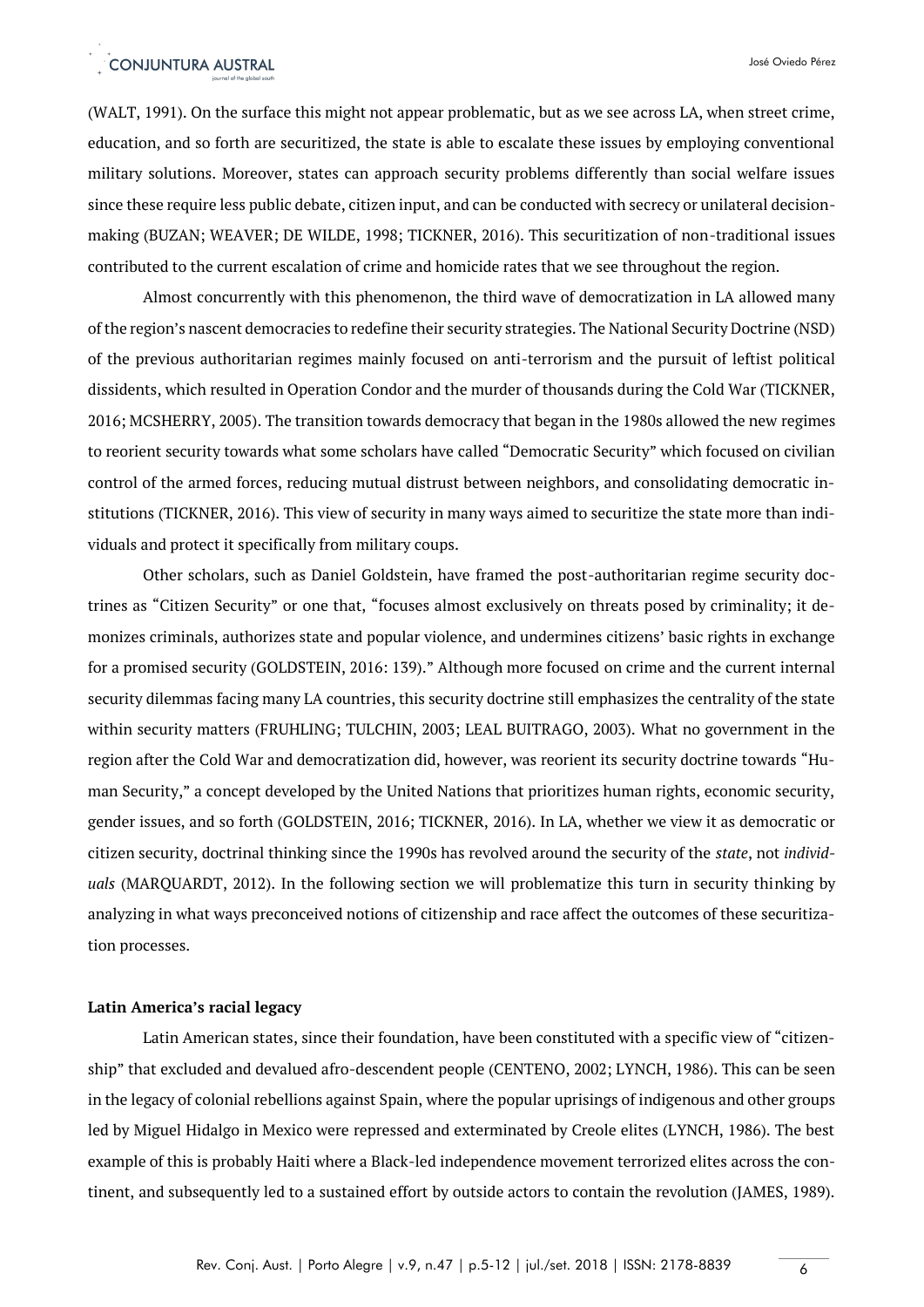Although the region is the birthplace of nationalism and nationalist identity – the type of nationalist identity that was constituted was one of predominantly White Creole dominance and racial superiority (ANDERSON, 1983). The presence and identity of Black people and their communities was obscured and erased by postindependence governments to suit their preferred vision of themselves and ensure social control over these masses (GATES, 2012).

What resulted was a whitewashing across the region of racial identity and an expurgation of "blackness." As Ianni writes, "The nation can see viewed as a historical configuration, in which social forces, economic activities, political arrangements, cultural productions, regional diversity, and racial multiplicities are organized, synthesized, and developed (author's translation, 1988: 5)." Our point here is to call special attention to those "racial multiplicities" and the way in which certain races, and racial categories, were given preference during the creation of the nation, as well as the delimitation of who has the right to claim citizenship. As many Latin American thinkers, such as Martí, Mariátegui, and Quijano, have argued, across the region notions of land, race, and people have been often defined to the detriment of indigenous and afro-descendent communities. In other words, LA's black roots and identities have been partially erased by various nationbuilding processes – along with the contributions of afro-descendent people. For example, in Cuba independence leader Antonio Maceo is typically depicted as "white" on the 5 *Pesos* note, even though he is black (GATES, 2012). This process can be interpreted overall as a form of what Galtung called, "Cultural Violence," which was then translated historically into rather physical violence (1990).

We also see this pattern of submersing afro-descendent people and their identity in the physical layout and construction of space in LA. As historian Jeffery Needell has argued, in Brazil many "public" spaces were in fact constructed as private ones, and although there was no legal segregation, psychological methods were (and are) used to exclude afro-descendent people from certain parts and zones of cities (NEEDELL, 1995). This has resulted in a clear schism across Latin American countries between the center and periphery of cities, or zones of citizenship and citizens v. *others* (HOLSTON, 2009; MARQUES, 2012). It also allows crime and criminality to be associated with the periphery of cities and other areas inhabited by "non-citizens," (LUCERO, 2016) which are coincidentally usually inhabited by people of color, positioned as internal others against whom the "real" national identity is set.

## **Crime in Latin America currently**

Scholar Miguel Centeno accurately sums up the conception of crime in LA by stating, "The enemy, as defined by state elites, has been *within*, defined racially, along class lines, and by critical ideological struggles (italics in original, CENTENO, 2002: 66)." Said differently, since democratization states redefined security doctrine and securitized many public policy issues, specifically crime and criminality, using more conventional military tactics to address them. The enemy of "the state" across the region is characterized as an internal one, usually a man of color, who must be dealt with heavy-handedly by the state (LUCERO, 2008, 2016). Meanwhile, these people have had their citizenship erased or truncated and live in the regions of metropolitan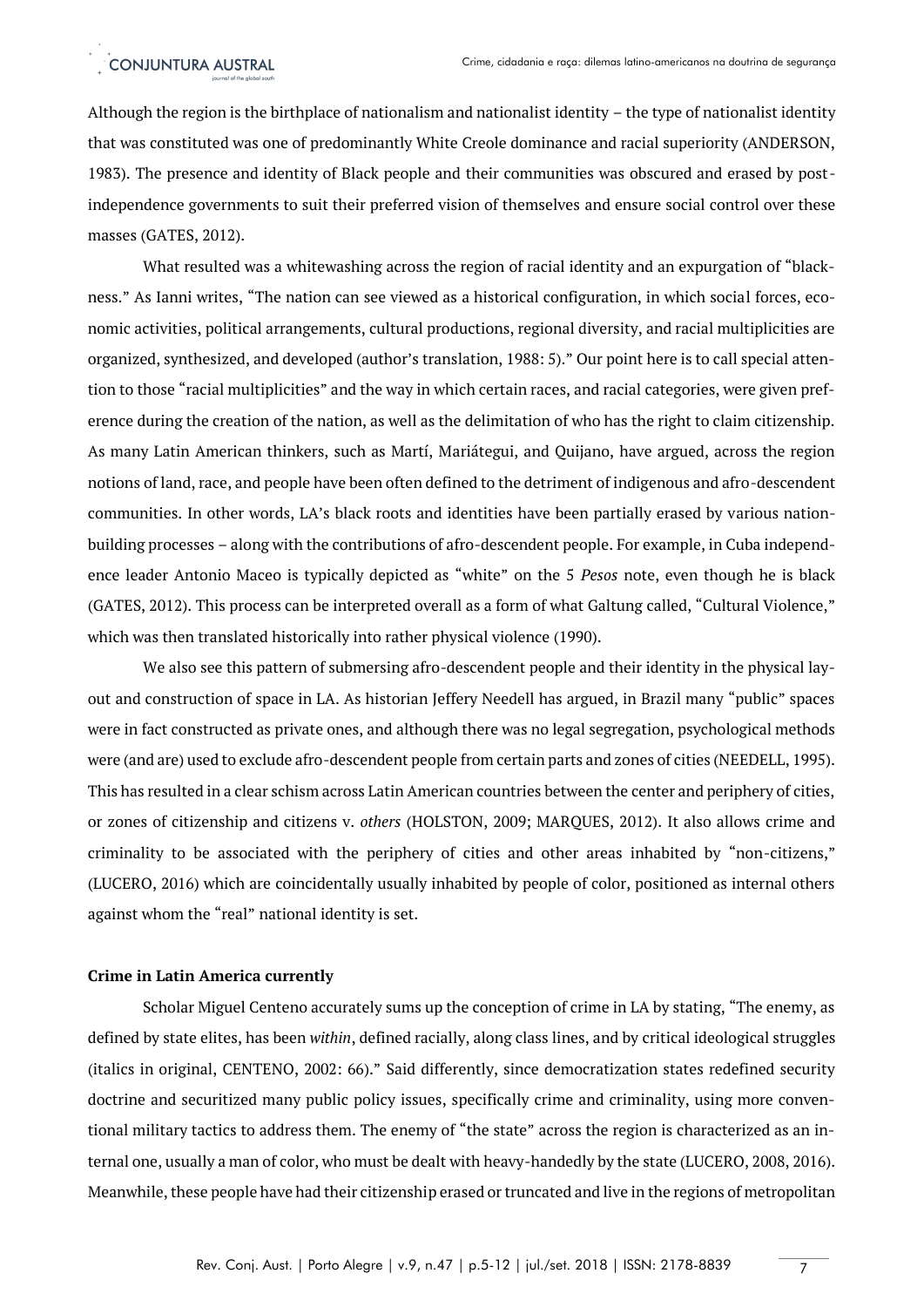areas that have been associated with crime and criminality (BERKMAN, 2007; ROTKER, 2002). For instance, as one recent report about crime in Brazil states: "It is as if in regards to lethal violence, black and non-black people lived in completely different countries. In 2016, for example, the homicide rate for black people was two and a half times higher than that for non-blacks (16% versus 40.2%) (author's translation, IPEA/FBSP,  $2018:40$ ."

Although devoid of violent interstate conflict, LA is a region ripe with intrastate conflict, such as urban crime that often leads to ungoverned or ungovernable spaces (CLUNAN; TRINKUNAS, 2010). For instance, in 2017, according to one report 44 of the world's 50 most dangerous cities are in Latin America, 17 in Brazil alone (SEGURIDAD, JUSTICIA Y PAZ 2017: 3-4), which creates a struggle between the state and nonstate groups for control over the national territory. Governments who have securitized urban crime since in the 1990s have been able to apply military tactics and weapons in response to this threat with little public outcry, because these individuals are labeled as internal enemies of the state and racially excluded from the category of "citizen" (BRICEÑO LEON; ZUBILLAGA, 2002). The outcomes of this process are omnipresent throughout the region's urban areas and political discourses. Across Mexico and various Central American countries, for instance, governments implemented numerous tough on crime policies to address gangs (RODGERS, 2009; WATT; ZEPEDA, 2012; WOLF, 2017). The results, as we see with El Salvador's *La Mano Dura* ("Heavy-Hand") approach, has not been a reduction in crime; but rather an escalation in violence and human rights violations (HUME, 2007; RODGERS, 2009; WOLF, 2017).

Another well-documented case of this process has been the operations of the "Pacifying Police" in Brazil's *favelas* (HUMAN RIGHTS WATCH, 2017). Given the government's consent to eradicate criminals, the Brazilian police (predominantly male and white) began rather violent campaigns to bring the periphery back under state control (BARCELLOS; ZALUAR, 2014; DELLASOPPA, 2012). In exchange for tenuous security, residents in these areas had to accommodate a militarized presence and constant human rights abuses (MOREIRA ALVES; EVANSON, 2011; PENGLASE, 2014). What resulted is a lack of respect for these peripheral communities and for the bodies of afro-descendent residents, as they become expendable and subject to extrajudicial killing, considering they are not included within the category of "citizen." Once again, the deaths of afro-descendent people tend to spark little public outcry because they can be discursively labeled under the motif of "criminal" or "public enemy." Also, individuals who stand up to this status quo and attempt to redefine the category the citizen to include afro-descendent inhabitants in peripheral regions are then subject to violence, as the assassination of Rio de Janeiro city council member Marielle Franco exemplifies.

### **Conclusion**

Latin America presents a security puzzle: almost inexistent interstate conflict, but ubiquitous intrastate violence. As outlined here, this problem in part arose as post-authoritarian governments redefined their security doctrines, and the field of security studies within IR was expanded to include more non-traditional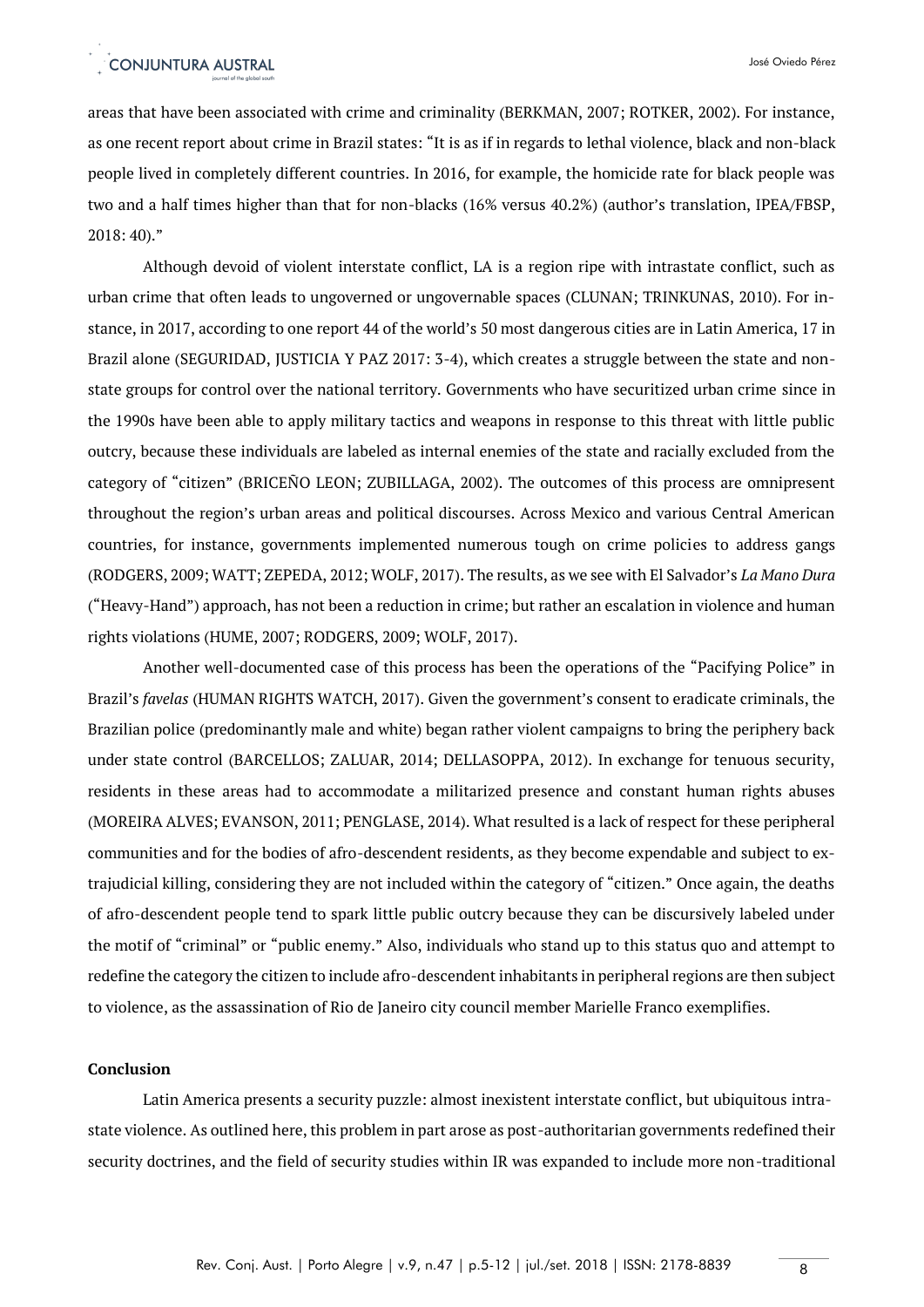issues. This gave governments the ability to treat criminal activity with a more conventional military approach. By taking these problems from the security realm and desecuritizing them we could then endeavor new solutions. For instance, drug use in urban peripheries could be seen as a public health problem and treated with doctors and rehabilitation centers, not with force and incarceration alone. Furthermore, the decriminalization of marijuana and an end to the war on drugs could also greatly reduce urban violence and trafficking. Police and the military have an auxiliary role to play in solving the region's internal security problems; but currently they are overburdened with the entire responsibility. Applying traditional security strategies to LA's current security issues is particularly problematic because of the region's racialized conception of national identity that excludes afro-descendent people from the category of citizen. The academic and policy communities must understand the links between race, crime, and citizenship in LA if we are ever to ameliorate the region's "hybrid peace." The research agenda and debate are ripe for future analysis of these issues, as our current approaches to reducing violence in the region's cities have not provided many desirable outcomes.

## **REFERENCES**

- ANDERSON, B. *Imagined Communities: Reflections on the Origins and Spread of Nationalism*. Verso: New York, 1983.
- BARCELLOS, C.; A. ZALUAR. *Homicides and territorial struggles in Rio de Janeiro favelas*. **Revista de Saúde Pública**. v.48, n.1, p. 94-102, 2014.
- BATTAGLIO, J. *The Coexistence of Peace and Conflict in South America: Toward a New Conceptualization of Types of Peace*. **Revista Brasileira de Política Internacional**. v.55, n.2, p.131-151, 2012.
- BERKMAN, H. *Social Exclusion and Violence in Latin America and the Caribbean*. **IADB Working Paper** n.515, 2007. Available at: [https://ssrn.com/abstract=1820903.](https://ssrn.com/abstract=1820903)
- BRICEÑO LEON, R.; V. ZUBILLAGA. *Violence and Globalization in Latin America*. **Current Sociology**. v.50, n.1, p. 19-37, 2001.
- BUZAN, B.; O. WEAVER; J. DE WILDE. *Security: A New Framework for Analysis*. Boulder: Lynne Reinner Publishers, 1998.
- CENTENO, M. *Blood and Debt: War and the Nation-State in Latin America*. University Park: The Pennsylvania State University Press, 2002.
- CLUNAN, A.; H. TRINKUNAS. Eds. *Ungoverned Spaces: Alternatives to State Authority in an Era of Softened Sovereignty*. Stanford: Stanford University Press, 2010.
- DELLASOPPA, E. *Seguridad pública en Río de Janeiro: un desafío de dimensiones olímpicas. Una primera aproximacíon.* **Delito y Sociedad**. v.21, n.2. p. 101-122, 2012.
- FRUHLING, H.; J. TULCHIN. *Crime and Violence in Latin America: Citizen Security, Democracy and the State*. Washington, D.C: Woodrow Wilson Center Press, 2003.
- GALTUNG. J. *Cultural Violence*. **Journal of Peace Research**. v.27, n.3, p. 291-305, 1990.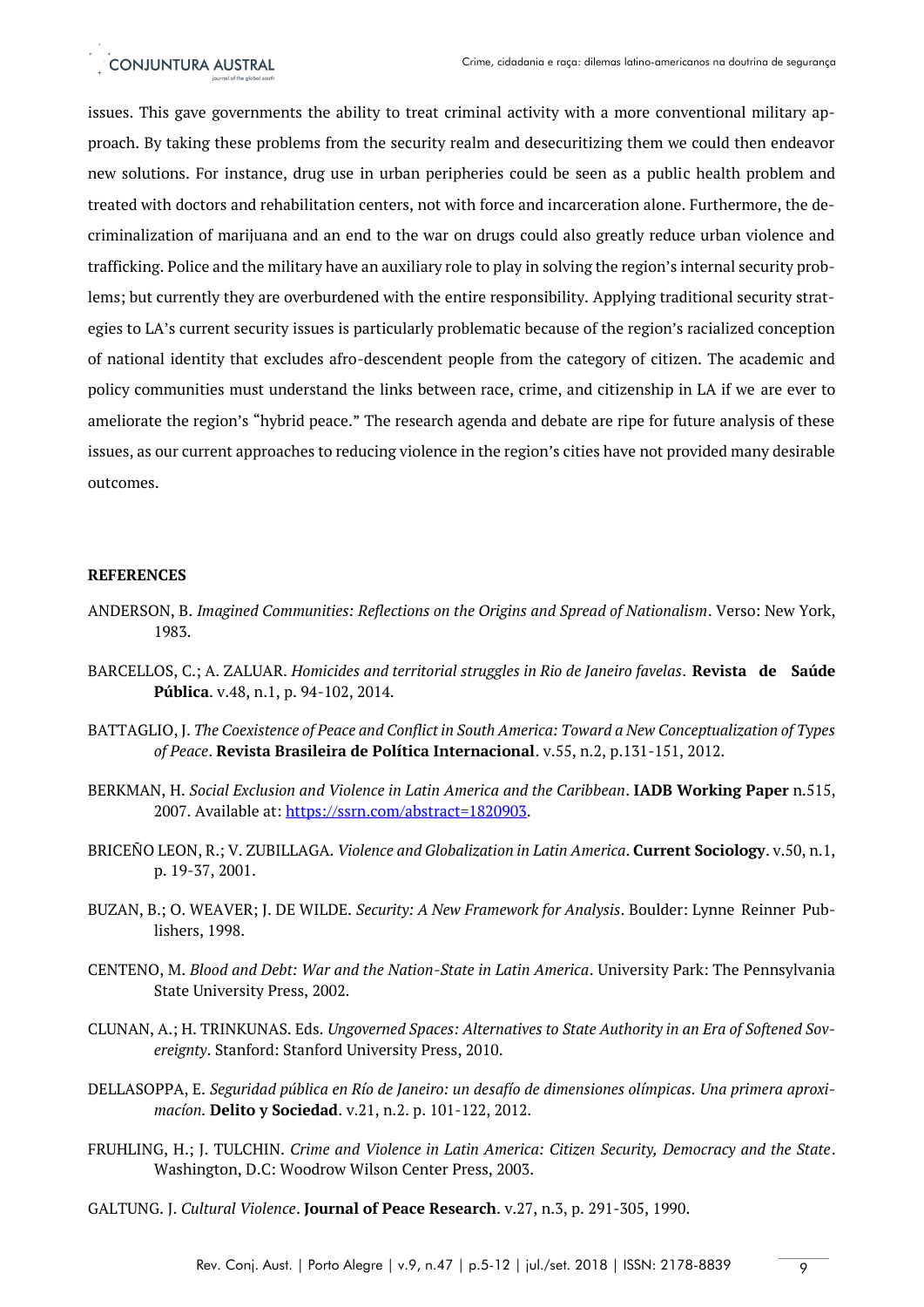GATES, H. *Black in Latin America*. New York: New York University Press, 2012.

- GOLDSTEIN, D. *Citizen Security and Human Security in Latin America.* In D. MARES; A. KACOWICZ. **Routledge Handbook to Latin American Security**. Cap. 11, p.138 - 148. New York: Routledge, 2016.
- HOLSTON, J. *Insurgent Citizenship in an Era of Global Urban Peripheries*. **City & Society**. v. 21, n. 2, p.245-267, 2009.
- HUMAN RIGHTS WATCH. *Brazil: Police Abuses Feed Cycle of Violence*. 01/12/2017. Available at: https://www.hrw.org/news/2017/01/12/brazil-police-abuses-feed-cycle-violence. Accessed on: 05/13/2017.
- HUME, M. *'Mano Dura:' El Salvador Respondes to Gangs*. **Development in Practice**. v.17, n.6, p.739-751, 2007.
- IANNI. O. *A questão nacional na América Latina*. **Estudos Avançados**. v.2, n.1, p. 5-40, 1988.
- IPEA/FBSP. **Atlas da Violência**. 2018. Available at: http://www.ipea.gov.br/portal/index.php?otion=com\_content&view=article&id=33410.
- JAMES, C. *The Black Jacobins: Toussaint L'Ouverture and the San Domingo Revolution.* 2<sup>nd</sup> Ed. New York: Vintage Books, 1989.
- LEAL BUITRAGO, F. *La doctrina de seguridad nacional: Materializacíon de la Guerra Fria en América del Sur*. **Revista de Estudios Sociales**. v.15, p.74-87, 2003.
- LUCERO, J. *Struggles of Voice: The Politics of Indigenous Representation in the Andes*. Pittsburgh: University of Pittsburgh Press, 2008.
- LUCERO, J. *Alterity and Security: Culture and Survival Beyond the 'Indian problem.'* In D. MARES; A. KA-COWICZ. **Routledge Handbook to Latin American Security** Cap. 12, p.149-160. New York: Routledge, 2016.
- LYNCH, J. *The Spanish American Revolutions 1808-1826*. 2<sup>nd</sup> Edition. New York: W.W. Norton and Company, 1986.
- MARES, D. *Violent Peace: Militarized Interstate Bargaining in Latin America*. New York: Columbia University Press, 2001.
- MARQUARDT, K. *Participatory Security: Citizen Security, Participation, and the Inequities of Citizenship in Urban Peru*. **Bulletin of Latin American Research**. v.31, n.2, p.174-189, 2012.
- MARQUES, E. *State Institutions, Power, And Social Networks in Brazilian Urban Policies*. **Latin American Research Review**. v.47, n.2., p. 27-50, 2012.
- MCSHEERY, J. *Predatory States: Operation Condor and Covert War in Latin America.* Lanham: Rowman and Littlefield, 2005.
- MOREIRA ALVES, M; P. EVANSON. *Living in the Crossfire: Favela Residents, Drug Dealers, and Police Violence in Rio de Janeiro*. Philadelphia: Temple University Press, 2012.
- NEEDELL, J. *Rio de Janeiro and Buenos Aires: Public Space and Public Consciousness in 'Fin-de-Siècle' Latin America*. **Comparative Studies in Society and History**. v. 37, n. 3, p. 519-40, 1995.
- PENGLASE, R. *Living with Insecurity in a Brazilian Favela: Urban Violence and Daily Life*. New Brunswick, New Jersey: Rutgers University Press, 2014.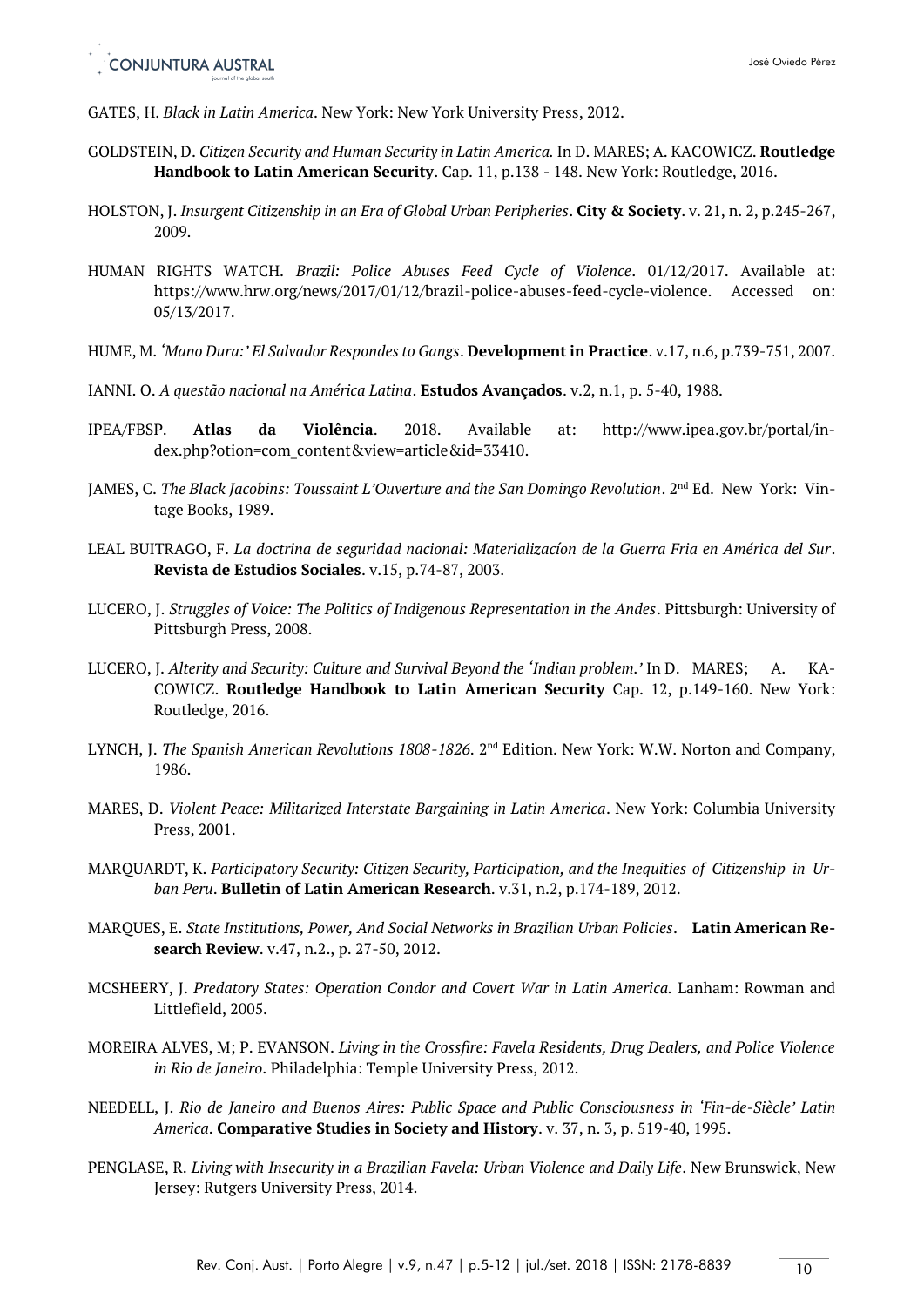- RODGERS, D. *Slum Wars of the 21st Century: Gangs, 'Mano Dura' and the New Urban Geography of Conflict in Central America*. **Development and Change**. v.40, n.5, p. 949-976, 2009.
- ROTKER, S. Ed. *Citizens of Fear: Urban Violence in Latin America*. New Brunswick, New Jersey: Rutgers University Press, 2002.
- SEGURIDAD, JUSTICIA Y PAZ. **Metodología del ranking (2017) de las 50 ciudades más violentas del mundo**. 2018. Available at: https://www.seguridadjusticiaypaz.org.mx/biblioteca/prensa/summary/6-prensa/242-las-50-ciudades-mas-violentas-del-mundo-2017-metodologia
- TICKNER, A. *Securitization and the Limits of Democratic Security.* In D. MARES; A. KACOWICZ. **Routledge Handbook to Latin American Security**. Cap. 5, p. 67-77. New York: Routledge, 2016.
- WALT, S. *The Renaissance of Security Studies*. **International Studies Quarterly**. v.35, n.2, p. 211-239, 1991.
- WATT, P.; R. ZEPEDA. *Drug Wars Mexico: Politics, Neoliberalism, and the New Narcoeconomy*. New York: Zed Books Ltd, 2012.
- WOLF, S. *Mano Dura: The Politics of Gang Control in Latin America*. Austin: University of Texas Press, 2017.

*Recebido em 7 de outubro de 2017. Aprovado em 20 de julho de 2018.*